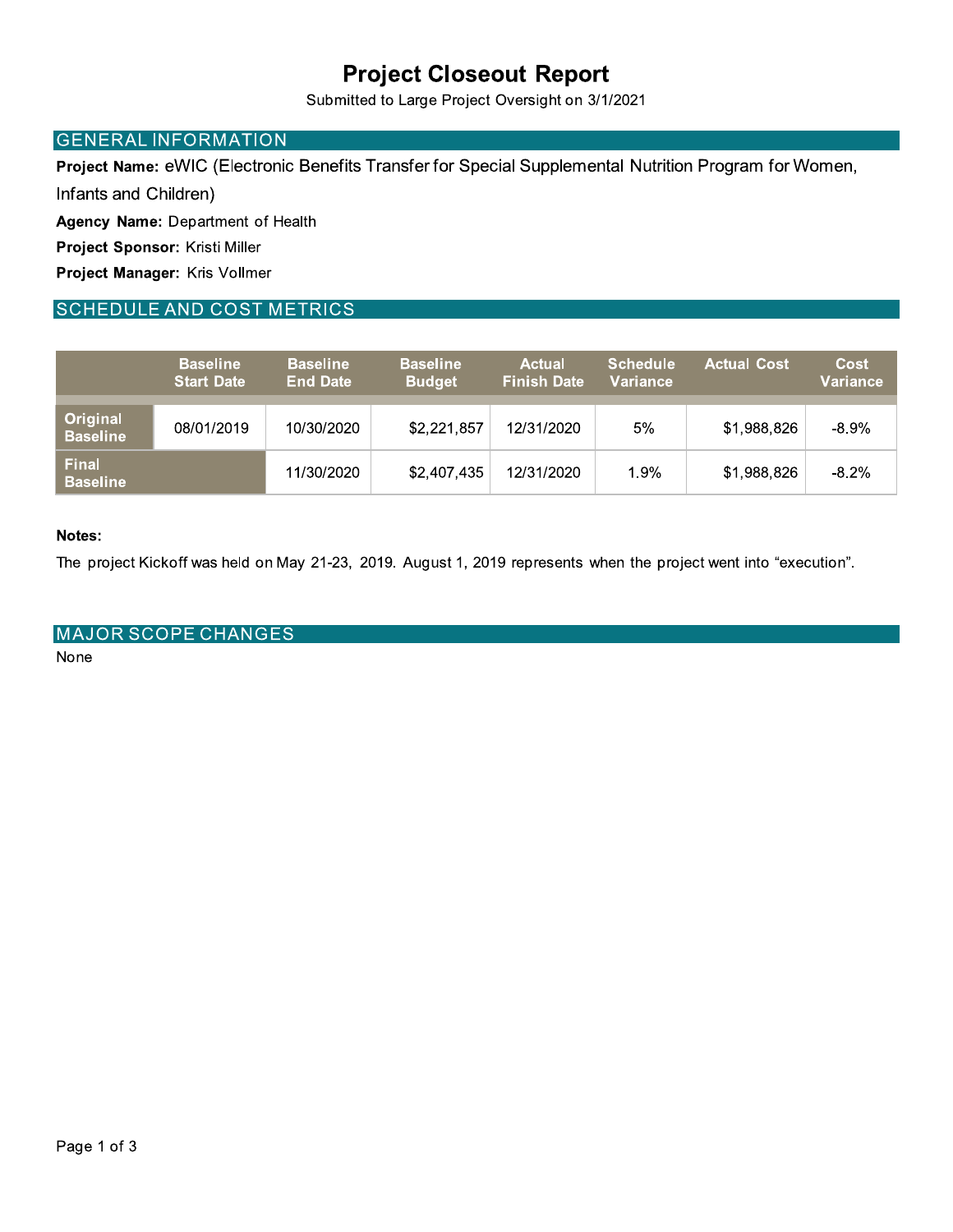# **Project Closeout Report**

Submitted to Large Project Oversight on 3/1/2021

### **OBJECTIVES**

| <b>Business Objective</b>                                                                       | <b>Measurement Description</b>                                                                                                                                                                                                                                                                                                                 | Met/<br><b>Not Met</b> | <b>Measurement Outcome</b> |
|-------------------------------------------------------------------------------------------------|------------------------------------------------------------------------------------------------------------------------------------------------------------------------------------------------------------------------------------------------------------------------------------------------------------------------------------------------|------------------------|----------------------------|
| 1.1 North Dakota WIC will release<br>an RFP to hire WIC<br><b>EBT Implementation Contractor</b> | 1.1.1 The proposals will be<br>evaluated to select an Upgrade<br>and Implementation Contractor<br>1.1.2 North Dakota WIC will<br>negotiate and sign a contract<br>with the selected contractor to<br>start the project                                                                                                                         | <b>MET</b>             | Contracts were executed.   |
| 1.2 The selected<br>Contractor will implement<br>the WIC EBT System                             | 1.2.1 UAT training and testing<br>is completed and there are no<br>remaining critical issues open<br>1.2.2 The pilot will be<br>completed, and the system<br>operates as expected. The EBT<br>cards are processed<br>successfully.<br>1.2.3 The EBT system is<br>approved for statewide rollout<br>and implemented in 100% of the<br>agencies. | <b>MET</b>             |                            |
| 2.1 Meet the Governor's initiative<br>for reinvention of state<br>government                    | 2.1.1 The WIC EBT system is<br>functional in 100% of the<br>contracted grocery stores at<br>time of implementation.                                                                                                                                                                                                                            | <b>MET</b>             |                            |
| 3.1 Meet the Governor's initiative<br>for reinvention of state<br>government                    | 3.1.1 The WIC EBT system is<br>functional in 100% of the<br>contracted grocery stores                                                                                                                                                                                                                                                          | <b>MET</b>             |                            |